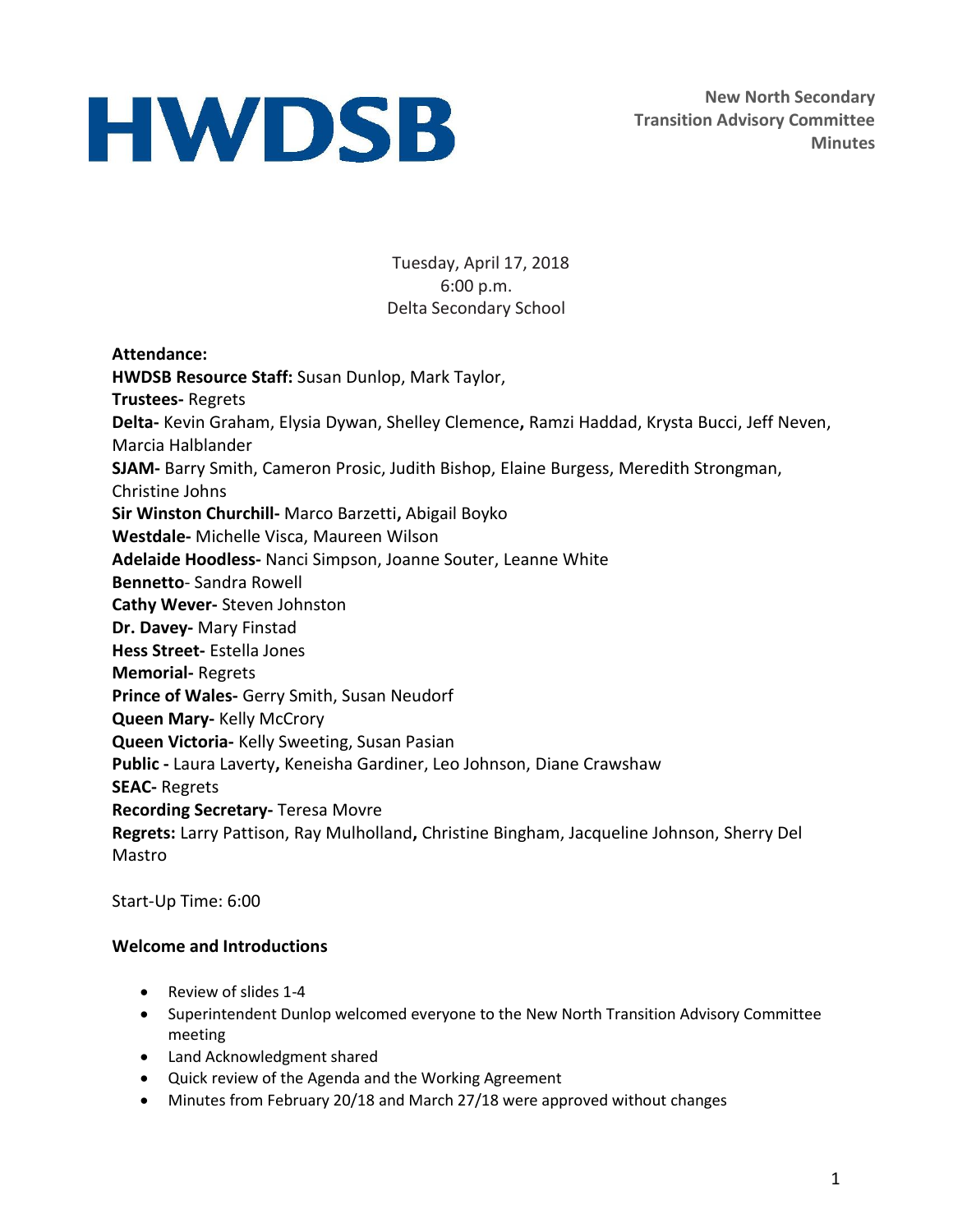**New North Secondary Transition Advisory Committee Minutes**

A request was made to receive the minutes/agenda in a more timely manner

### **Committee Mandate**

- Review of slides 5-10
- Overview of the Committee Mandate
- To review and advise on transition plans and activities
- Quick reference to slide 39
- Secondary Program Strategy-Tier 3 Programs
- This was passed by the Board of Trustees in 2013
- Not within our scope as an Advisory Committee to change the Program Strategy
- Changes in the Program Strategy can only be made by the Board of Trustees
- Programming is based on data from 2011-2013 data.
- *1.* What would trigger the Board of Trustees to consider reviewing the Program Strategy*? The Board of Trustees can re-open a motion through the rules of order. They might do so if they believed there was a need based on new information coming forward.*
- *2.* How often is demographic enrolment looked at? *Annually. The Accommodation and Planning department use sophisticated software and current census data.*
- *3.* Can this committee advice the Board of Trustees to review the program strategy? *Yes. The advice cannot contravene the commit mandate.*
- *4.* Is the committee comfortable working with data provided 5 years ago? *Up-to-date information is used.*
- *5.* Is there a way the New North Transition Advisory Committee can ask for a review of Program Strategy and placement of the Tier 3 programs? Is there a formal process for this to happen? *There are two possible ways for this to happen.* 
	- o *The committee has been operating on a form of consensus. If there is consensus it could be directed back to staff.*
	- o *If you want this to be a more formal motion the members of the committee would have to vote.*
- Superintendent Dunlop is here to facilitate this discussion
- A number of differing opinions were voiced by the members of the committee
	- $\circ$  A member of the committee requested further discussion with the intent to put forward a formal motion
	- $\circ$  A member wanted to concentrate on the New North site and transition matters
	- $\circ$  A member raised concerns about the data and ability to offer viable ESL programs at two downtown schools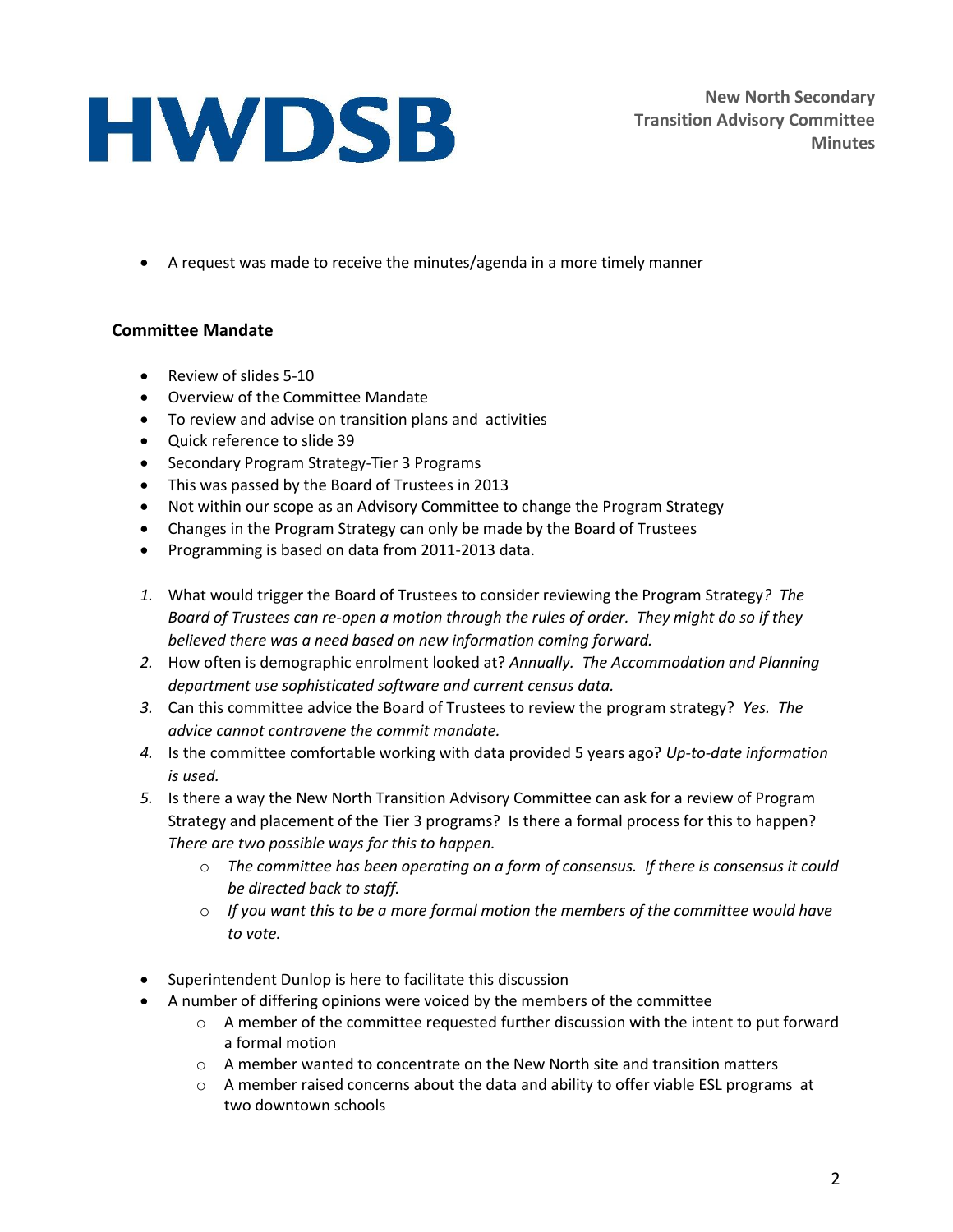- o Concerns were raised with the data regarding ELLs at SJAM site
- o What are the benefits of splitting up the ELL population into two sites
- The Advisory Committee was asked to consider the following formal motion put forward by a committee member
	- o **Be it advised that the most up-to-date demographic information be used for program decisions for the New North, Westdale and Sir Winston Churchill.**
	- $\circ$  In order to gauge the will of the committee the membership was asked to raise their hands to indicate their vote
	- o 12 members voted in favour of moving forward with the motion
	- o 9 members voted against moving forward with the motion
	- o 6 members abstained from voting
	- o Consensus means general agreement
	- o The motion was not carried
- *6.* Can you explain the rational of including the 6 members who abstained from voting? *In total 27 members of the committee were present to vote. 12 members voting in favour does not meet 50% plus 1.*
- The committee was reminded they can contact their ward trustee to share their concerns
- Superintendent Dunlop will share this discussion/motion and result with staff
- No guarantee any action will take place, but Board staff and Trustees for Westdale, Sir Winston Churchill and the New North will be made aware of the concerns
- While the decision for the Program Strategy was made in 2013 the staff know their students
- The staff know exactly who these students are and their needs
- *7.* Why are some of our families choosing to leave the HWDSB and go to different School Boards? *Families make these decisions regarding their children's education for many reasons that the board isn't always aware of. Some reasons could be:* 
	- o *Perception of a school*
	- o *Geographical location*
	- o *Specialized programming*
	- o *Friends*
- Every elementary principal knows where their grade 8 students are going
- We work with all of our students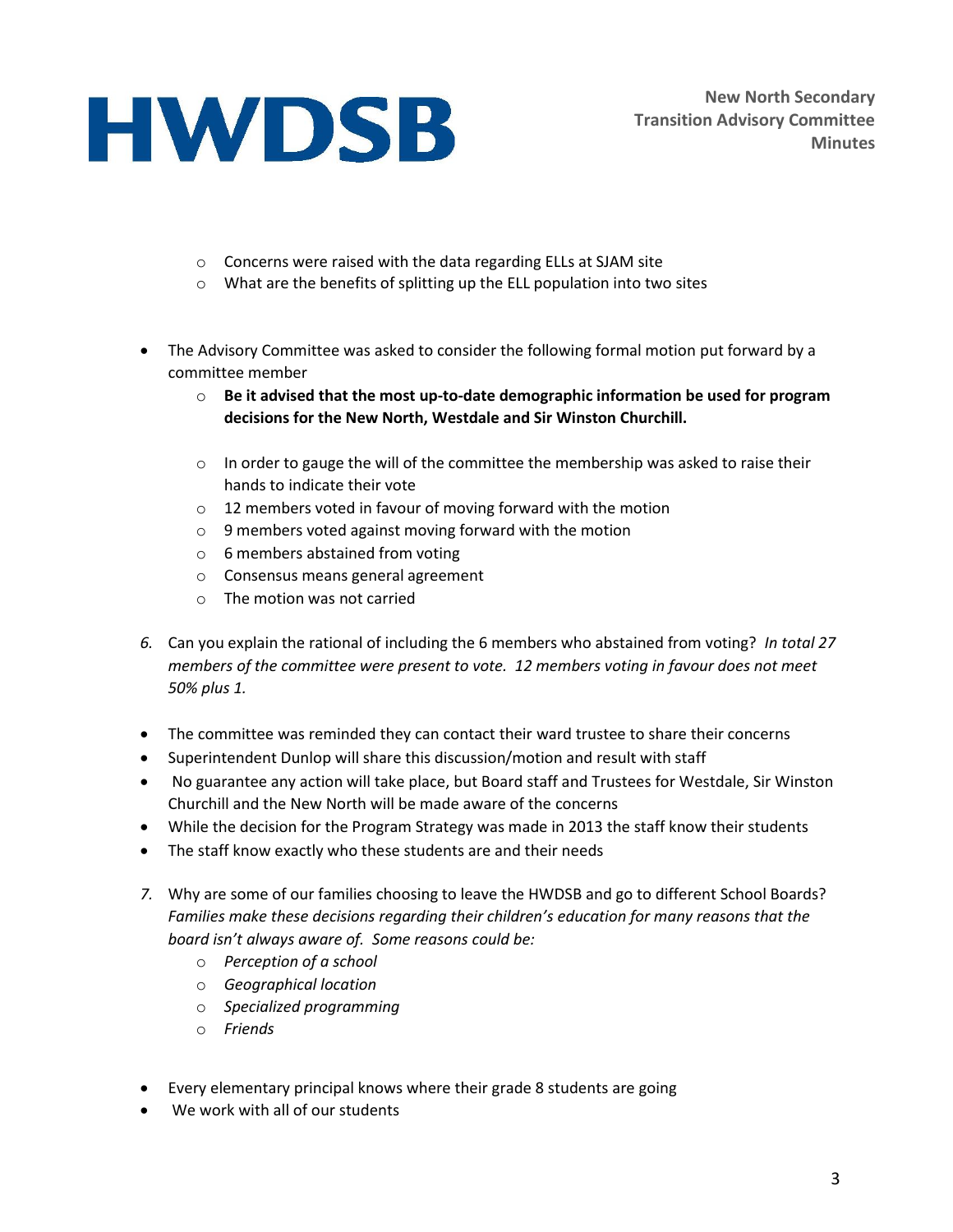- Grade 9 transition teams visiting schools highlight the positives
- We will provide the information about the number of students from grade 8 this year going to our co-terminus board from affected schools in the transition
- Many students return to HWDSB after a couple of week or the first semester
- Comments from committee
	- $\circ$  If students are leaving HWDSB looking for "excellence in education" we want to know this
	- $\circ$  It's about the students and staff not the bricks and mortar
- 8. Is the school appropriately sized if there is an influx of students returning to HWDSB from other school Boards? *Yes.*
- 9. Are we using current data when planning enrolment of the new school? *Yes. The Accommodation and Planning department use sophisticated software and current census data. Historical trends.*
- Comment from committee Many assumptions being made such as many portables in first year
- We don't believe there will be a large number of portables
- *10.* Why do we have to have a public meeting? *To seek feedback for the public is part of the Committee Mandate.*
- Original plan is to have one public meeting this year and one public meeting next year
- If the committee feels the timing isn't right for a May meeting we could reschedule
- *11.* What's the objective of the public meeting and what are the success indicators? *The objective is to seek feedback on the Transition work. To get ideas from the public. It is up to the committee to shape the meeting. E.g. What should we present? What kind of questions might we ask? Engaging the community, collecting and giving information, gathering useful feedback would be success.*
	- o *Provide information*
	- o *Seek feedback*
	- o *Number of people engaged*
- *12.* Providing information on what? There is lack of understanding on what we should advise on and therefore what would the public be providing feedback on? *The Transition Advisory Committee is to advice on transitions. Examples:* 
	- o *Closing two schools and opening one school*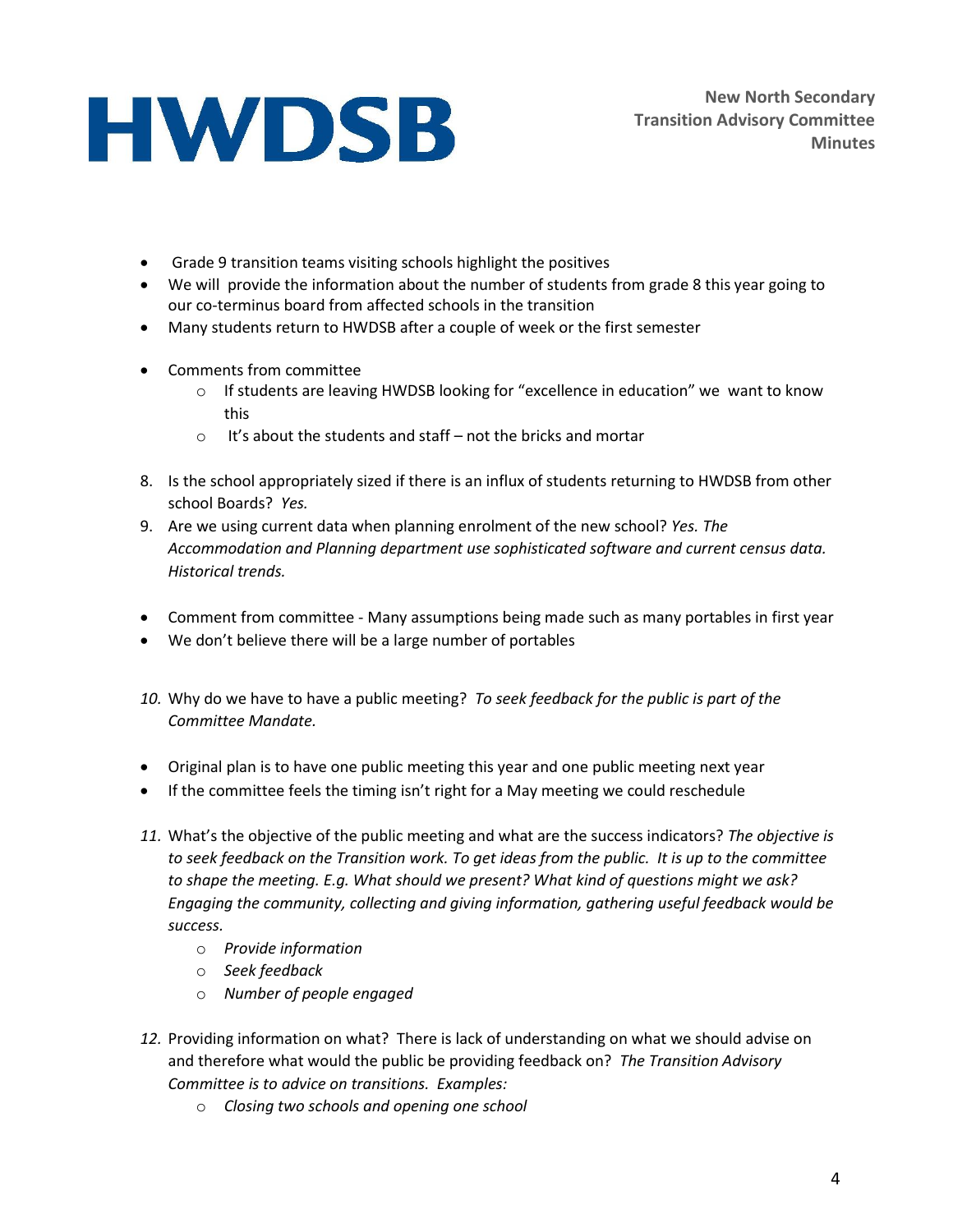**New North Secondary Transition Advisory Committee Minutes**

- o *Naming*
- o *Programs related to transition*
- o *Transportation issues related to transition*

#### **Public Meeting**

- Review of slides 26-30
- Questions we could ask
	- o What are your hopes for the new school?
	- o What else might we consider for students in this transition?
- Staff and students are the two major groups effected
- A committee member stated they personally felt the committee is currently not ready for a public meeting in May 2018
- Comment from committee I feel the committee is divided
- Comment from committee How do we prepare ourselves
- *13.* How many public meetings can we hold? *We can hold as many as we think we should. Before the school year ends.*
- Comments from Committee
	- $\circ$  Could the first meeting be an information gathering session and the second meeting more of a follow up- this is what we heard- this is what we are doing
	- o Holding the Public meeting at Prince of Wales could be valuable
	- o Allows everyone to see the new building under construction
	- o Showcase student work to build excitement and engage families
	- o The more often you meet with the public the better
	- $\circ$  Walk around the site for a visual understanding of the project-staying on the sidewalk
	- $\circ$  High school students getting hours acting as translators that help with the SJAM/Delta parents
	- o Suggesting SJAM and Delta students take a field trip to the construction site
	- o Committee agreed to move forward with the May 2018 Public meeting at Prince of Wales
	- o This is an opportunity to engage with the public and gather initial information
- A quick review of community suggestions
	- o Walk around the block to see the build
	- o Depends on the number of people- how will we manage that
	- o Having students assist at the meeting or showcase student work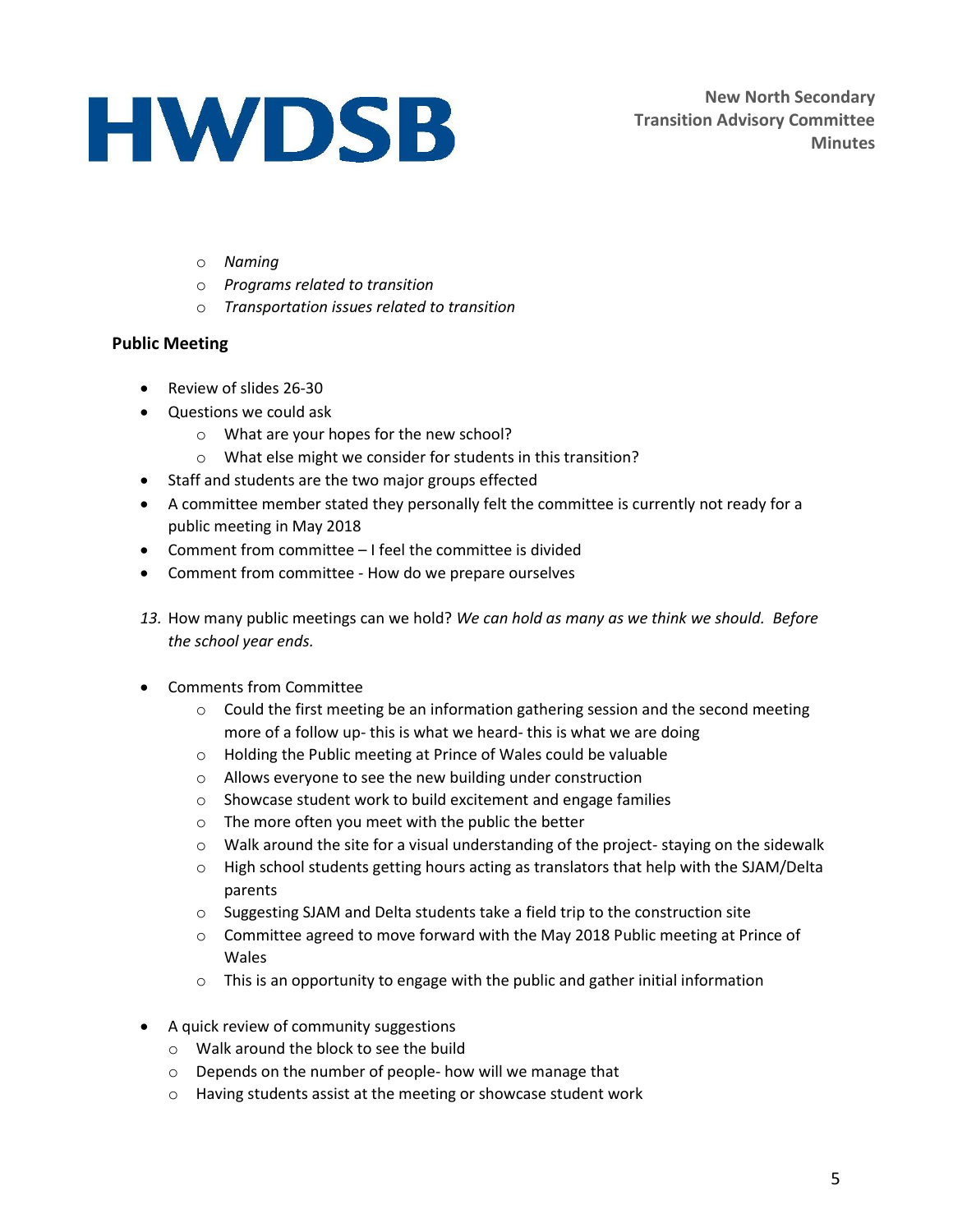- o Engaging newcomer parents is very important
- o Lots of success in the past at the West Hamilton City PAR
- o How are we going to encourage newcomers to attend meeting
- o Begin the meeting with a brief presentation- share background information
- $\circ$  Nadeen Shehaiber- Project Manager- Update on the new school build with some slides
- o Introduction of the Advisory Committee
- o Give an outline of what we have done so far
- o Facilities to help facilitate the walk about
- $\circ$  Give the update on transition work, the building itself, student transition, future plans
- $\circ$  Walk around first with Facilities staff in smaller groups followed by the information session
- o Provide staff with a fact sheet
- o Deeper meaningful conversation- this is why we do small group table sessions
- o Into the gym- overview
- 14. Can a student needing volunteer hours- wear a GoPro device to play on a screen in the gym? *We can look into this.*
- *15.* Can the video of the public meeting and walk about go up on YouTube- Board Channel*? There could be issues with privacy. Will check with our privacy officer. Not sure of logistics.*
- Review of slide 27
- Hi-light the tier 3 program
- Rec Centre- confusion- What's belongs to the City of Hamilton
- Provide an update on new name/and or process
- Programs- uniqueness
- Information about Community Partners involved at the schools
- Nurse Practitioner Clinic will be at located the New North School
- Review of slide 29
- Facilitated feedback in small groups with interrupters
- Committee suggested an additional question
	- o What are your hopes for the new school?
	- o What else might we consider for students in this transitions?
	- o Additional question regarding the hopes for their school closure
- 16. Can we offer food and coffee? *Will investigate.*
- *17.* Can we have something for people to take home-e.g.? (book mark, magnet etc.*) There isn't a budget for this type of give away. Will investigate.*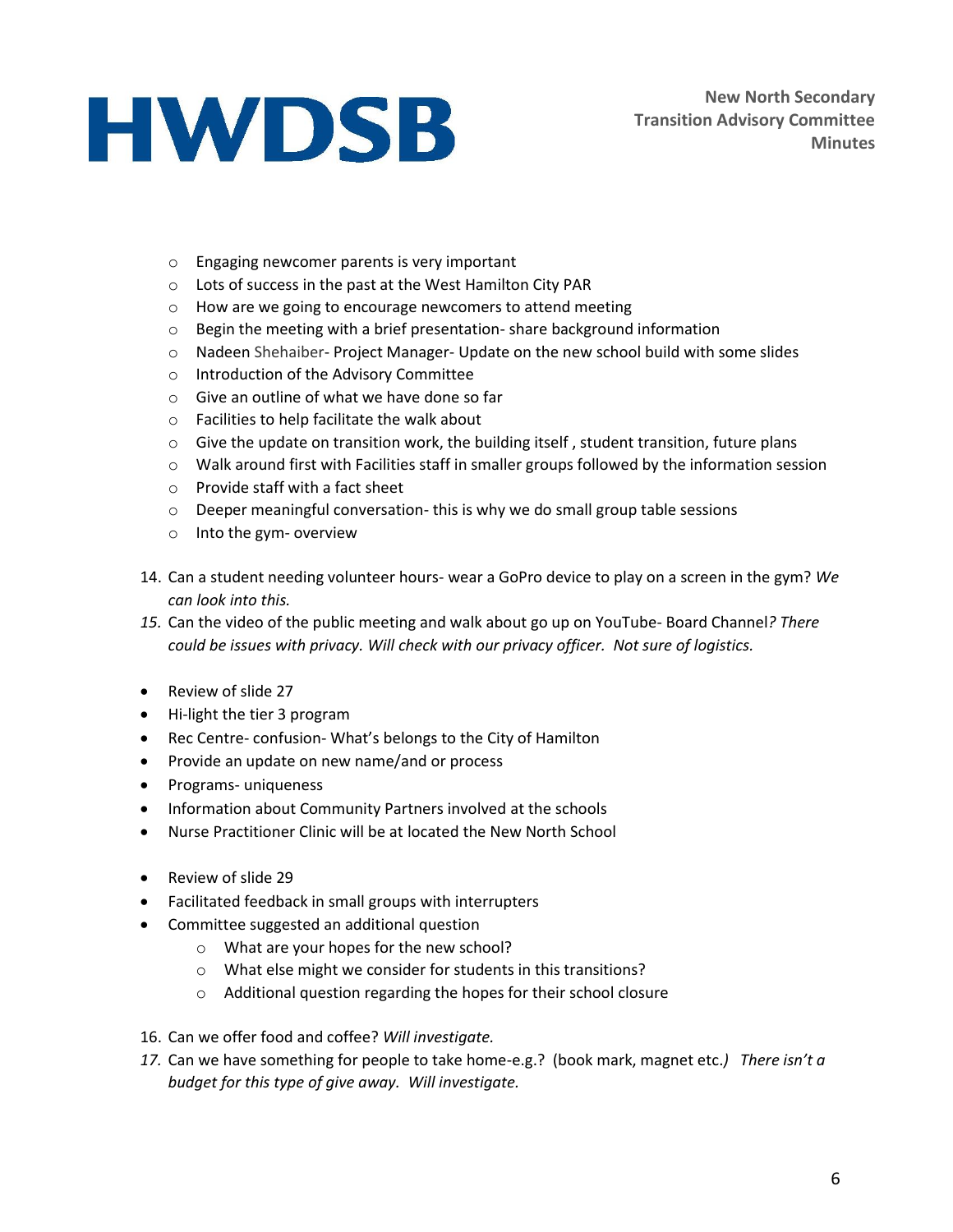**New North Secondary Transition Advisory Committee Minutes**

- Present a time-line- What has been your road map so far
- Phys. Ed. Field updates- we will provide
- Review of slide 30
- Committee agreed to a  $Q/A$  session at the end of the public meeting
- Parking lot format- to collect questions/comments to be answered at the end of the meeting
- Provide a contact for future questions
- A booth or table- for questions- available during the entire meeting
- Prince of Wales gym- back channel- in-house twitter?
- Set up tables to address specific issues/areas- Tech Shops, Boundaries etc.
- Write down questions as they think of them
- We will send out an outline the week of May 6th
- Additional comments can be sent back to us

#### **Construction Update**

- Review of slides 12-16
- Construction is on track
- Roofing is about to begin

#### **Review of Transition Plan**

- Review of slide 17
- Principals at both SJAM and Delta are meeting with Department Heads to plan for staff learning and help staff manage change
- Leadership Team- What is the role of the Leadership Team, Cabinet, and Principals
- To support staff and students so the change can go as smoothly as possible
- Two sites moving into one- Grow together with skill building and training
- What can we get excited about
- Empower our staff and make this a positive time
- Review of slide 18
- Ongoing professional learning for Westdale staff to prepare for the new ESL program
- System staff is assisting with this learning
- Review of slide 19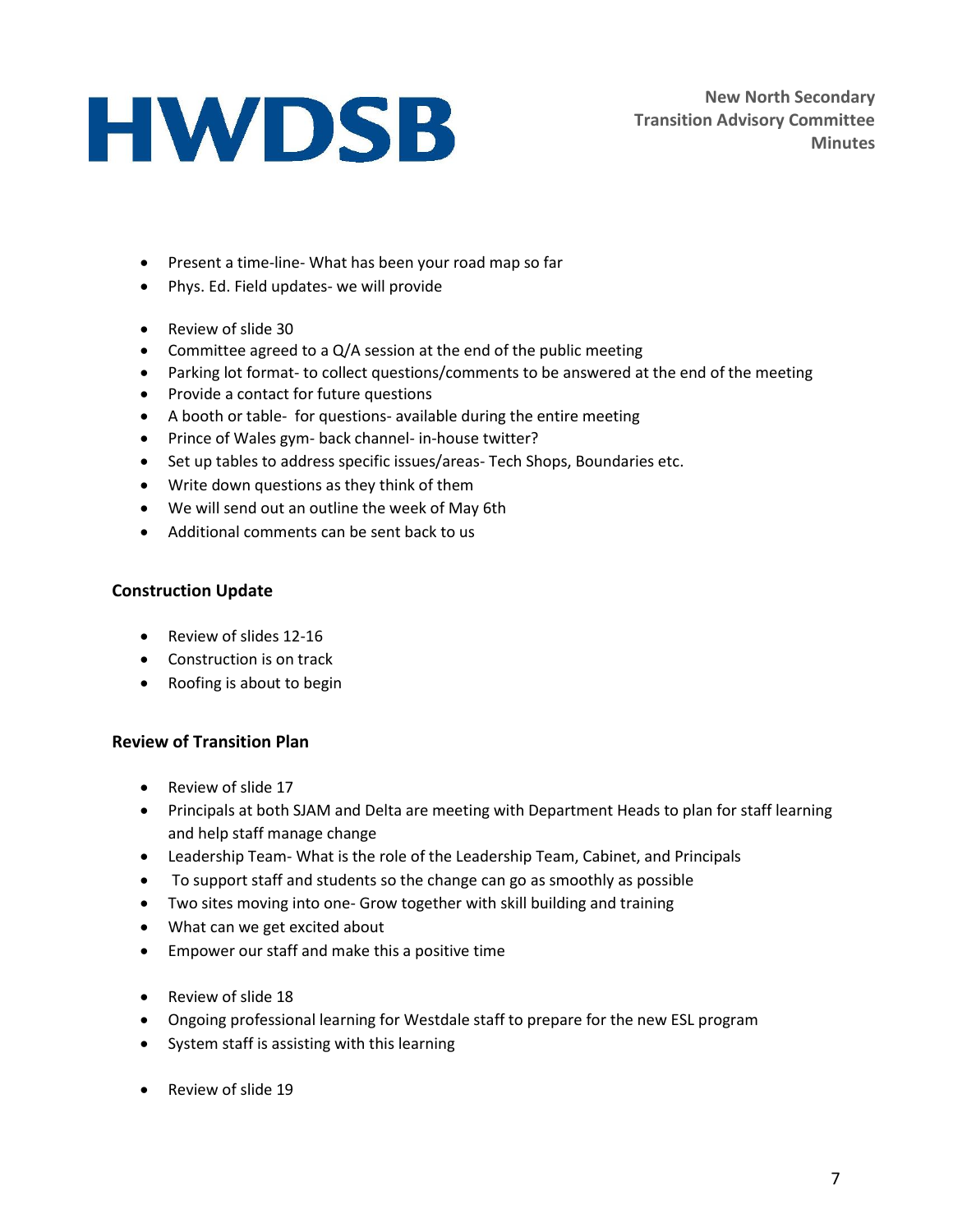- Delta Alumni has met with Archives staff
- Review of slide 20
- School Naming Advisory Committee will meet on Tuesday, April 24- 6:00 p.m. at Delta
- Open to the public for viewing only
- Public Consultation survey has provided us with healthy list of possible names for committee members to review
- Name recommendations not based on number of times on survey
- Usually can be done in one meeting- additional meeting if necessary
- Will recommend three names for Trustees to consider
- Trustees to select name mid to late May
- Review of slide 21
- In beginning stages
- Continue to meet with principals and external partners
- Review of slide 22
- Planning a meeting with our John Howard Society and Hamilton Police Services to discuss safety concerns
- High school across from elementary school- there is a perception this is a safety concern
- Review of slide 23
- Productive meeting discussing the vision of the new school
- Lots of transition work but it's not for us to decide the vision of the new school
- School culture needs to build once students and staff come together
- Bring the communities together and allow the culture to grow
- SJAM and Delta were gifted the facilities at Dofasco Park- 600 Grade nines and tens from both schools will gather together to make some connections
- Great opportunity for student voice
- Mix up groups and break down barriers
- What's their vision
- What are they concerned about
- 18. Can the Public Meeting start later than 6:00 p.m.? In the past it has been at 6:00 p.m. After discussion consensus was to leave start time at 6:00 p.m.
- Review of slide 26
- Information about the Public meeting will be